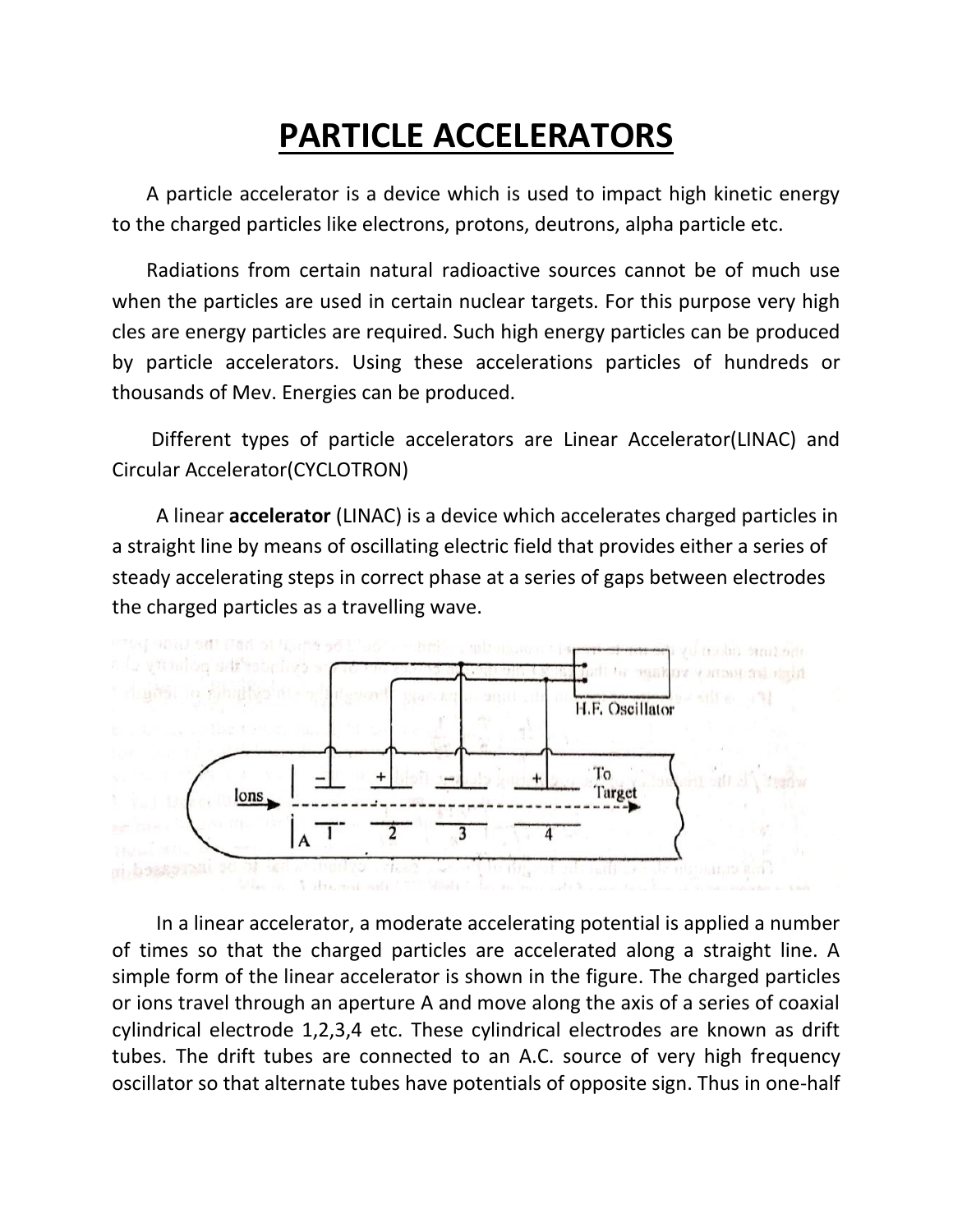cycle if tubes 1 and 3 are positive, 2 and 4 will be negative. After half a cycle the polarities are reversed i.e., 1 and 3 will be negative and 2 and 4 positive. Suppose a positive ion leaves A and is accelerated during the half cycle when the drift tube No 1 is negative with respect to A. If V is the potential of drift tube 1 with respect to A, then velocity  $v_1$  of the ion on reaching the drift tube is given by

$$
\frac{1}{2}mv_1 = Ve
$$

$$
v_1 = \sqrt{\frac{2Ve}{m}}
$$

where e is the charge and m the mass of the ion. It is supposed that  $v_1$  is small as compared to c the velocity of light so that the change in mass due to relativity effect is negligible. The ions are accelerated in the gap between the tubes but travel with constant velocity in the field free space within the tubes themselves. The length of the tube 1 is so adjusted that as the positive ions come out of it, the tube has a positive potential and the next tube No.2 has a negative potential, i.e., the potentials change sign. The positive ion is again accelerated in the space between the tubes 1 and 2 and on reaching the tube 2 its velocity  $v_2$  is given by

$$
\frac{1}{2}mv_2^2 = 2ve
$$
  

$$
V_2 = \sqrt{2} \sqrt{\frac{2Ve}{m}} = \sqrt{2} v_1
$$

This shows that v<sub>2</sub>is  $\sqrt{2}$  times v<sub>1</sub>. In order that this ion on coming out of tube 2 may find tube 3 just negative and the 2 positive, it must take the same time to travel through the tube 2. As the velocity is  $\sqrt{2}v_2$  the length of tube 2 must be  $\sqrt{2}$  times the length of tube 1. For successive accelerations in successive gaps the tubes 1,2,3,4 etc., must have lengths proportional to  $1,\sqrt{2},\sqrt{3},\sqrt{4}$  etc.

Energy of the ion. If n is the number of gaps that the ion travels in the acceleration and  $v_n$  is the final velocity acquired by it, then velocity of the ion as it emerges out of the nth tube

$$
V_n = \sqrt{n} \sqrt{\frac{2Ve}{m}}
$$

Kinetic energy of the ion  $\frac{1}{2}$ mv<sub>n</sub><sup>2</sup>=nVe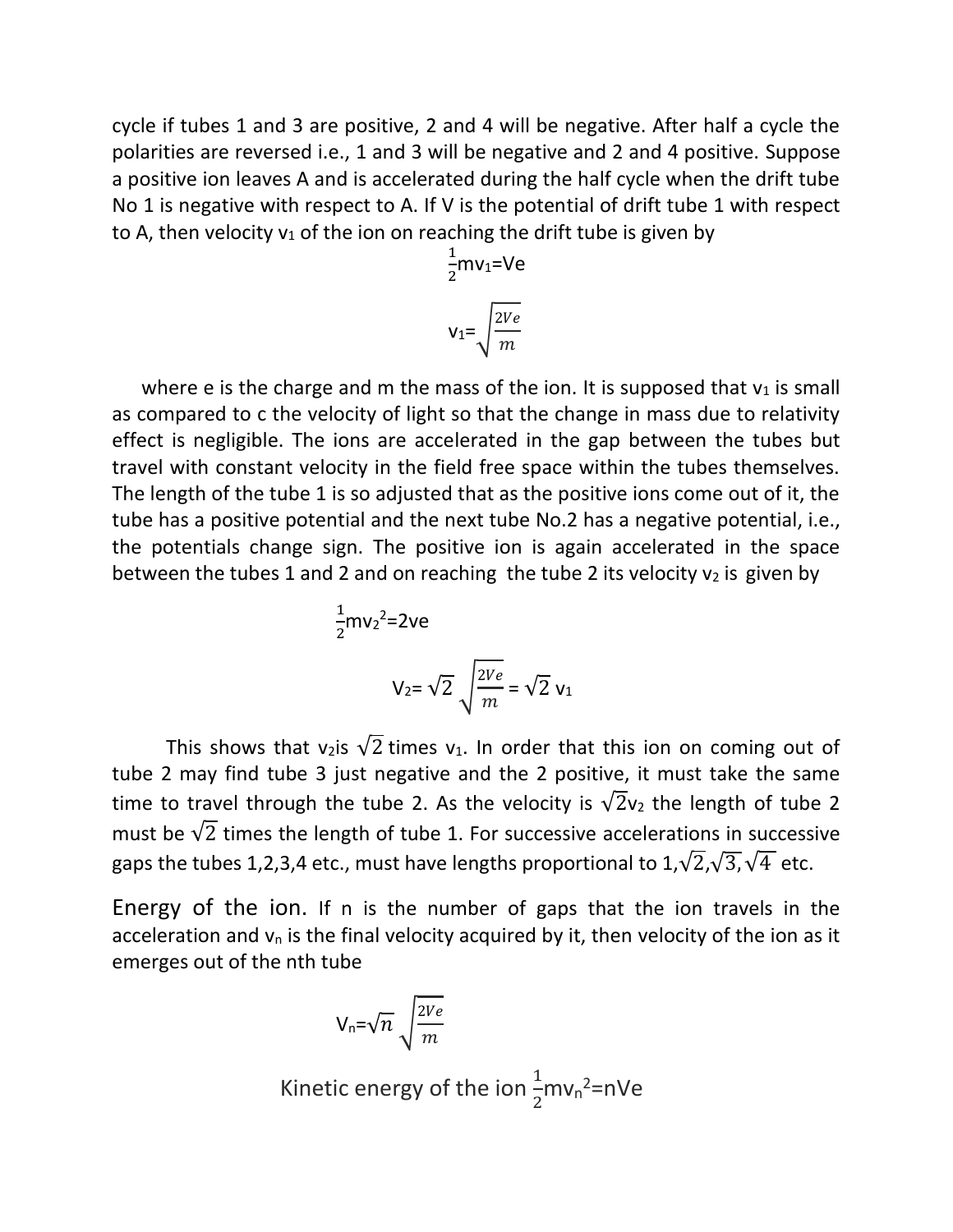The final energy of the ions when they strike the target depends upon the overall length of the accelerator i.e., the total number of gaps and on the energy gained in each gap. The beam striking the target consists of pulses of particles. The number of pulses per second is equal to the frequency of the alternating voltage applied to the drift tubes.

Length of the cylinder. As the ion is accelerated in the gap between two cylindrical electrodes, the time taken by the ion to travel through the cylinder should be equal to half the time period of the high frequency voltage so that each time the ion comes out of the cylinder the polarity changes,

If  $v_n$  is the velocity of the ion, the time of passage through the nth cylinder of length  $L_n$ ,

$$
t = \frac{Ln}{vn} = \frac{T}{2} = \frac{1}{2f}
$$

where f is the frequency of the oscillating electric field.

Therefore  $\mathcal{V}$  $rac{vn}{2f} = \left(\frac{2nVe}{m}\right)$  $\frac{nVe}{m}\bigg)$ 1/2 $\frac{1}{2f}$  $2f$ 

 This equation shows that the length of the successive cylinders has to be increased in order to get a resonance acceleration of the ion at each gap and the length L<sub>n</sub>∝ n<sup>1/2</sup>

## **CYCLOTRON :-**

 This instrument for acceleration of charged like proton, deuteron, ᾳ-particle etc. was first devised in 1932. It is also known as magnetic resonance accelerator.

The principle of action of cyclotron can be explained with help of fig. (a) and (b).

It essentially consists of two flat semi-circular hollow metal boxes  $D_1$ ,  $D_2$  which are called dees because of their shapes. Across the dees is maintained a high frequency alternating potential difference. The dees are kept within an evacuated cylindrical steel tank placed between the poles of a powerful electromagnet which provides a uniform magnetic field [Fig.(b)]. The ion source O is situated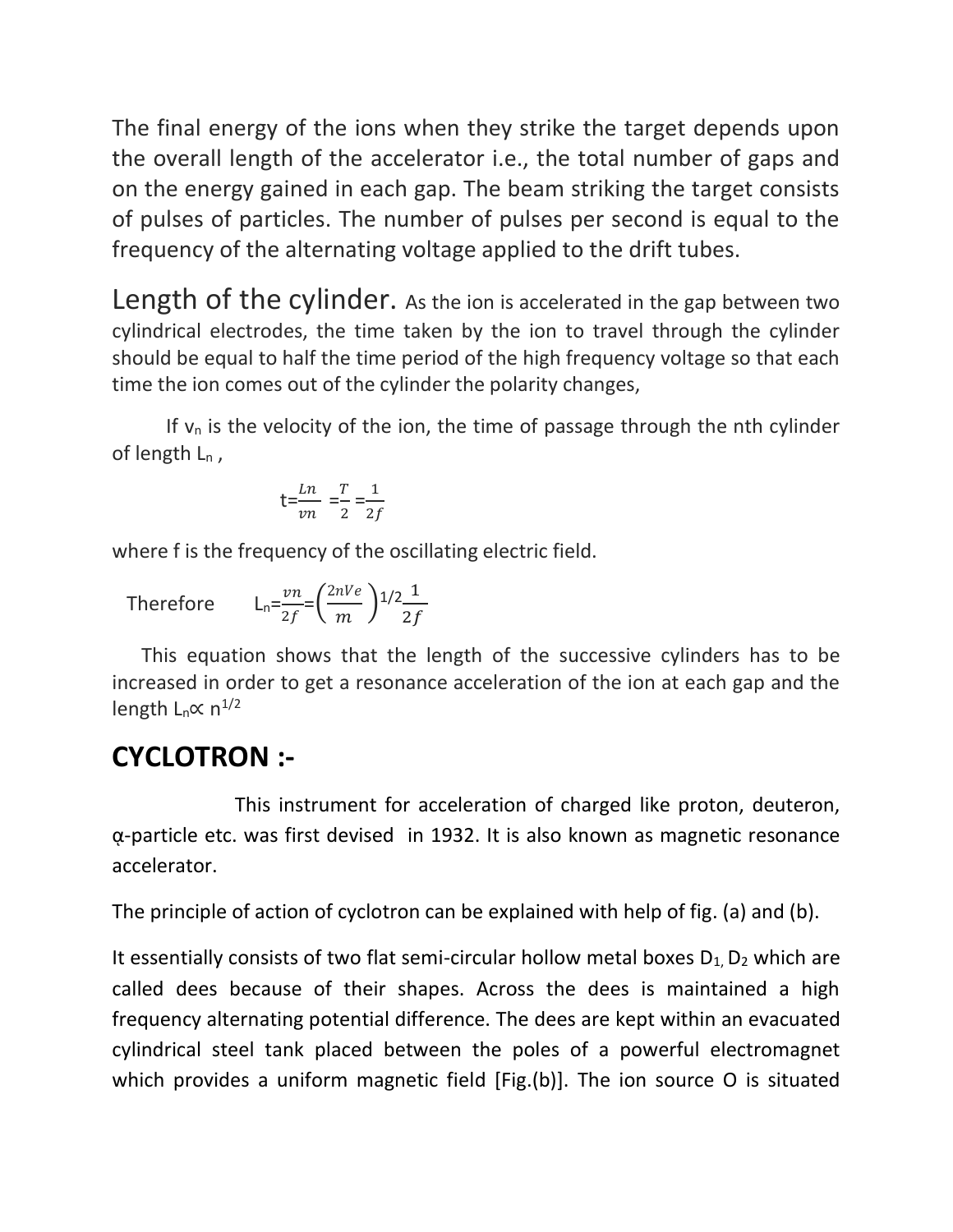near the mid point of the gap between the dees. After the acceleration is complete the ions are brought out of the chamber through a window W by the attraction of a deflecting metal plate D raised to a high negative potential.



### Principle of operation

Let us consider a particle of charge e and mass m to be introduced with a velocity v into a uniform magnetic field of flux density B so that initially it travels normally to the field lines. Under the action of the force due to the magnetic field it will describe a circular path of radius r given by

$$
\frac{mv^2}{r} = Bev \qquad \qquad \qquad \text{---} \qquad (1)
$$

The frequency of revolution of the particle in the circular orbit is

$$
f=v/2\pi r = Be/2\pi m
$$
   
   
   
 2)

The frequency is constant for given values of *B* and *e*/*m* and is independent of the speed of the ion and the radius of the path. If the electric field reverses regularly at a frequency exactly equal to *f*, the field in the gap between the dees is always in right direction to accelerate the charged particle by an impulse each time the gap is crossed. This is known as the condition of resonance. But when the particle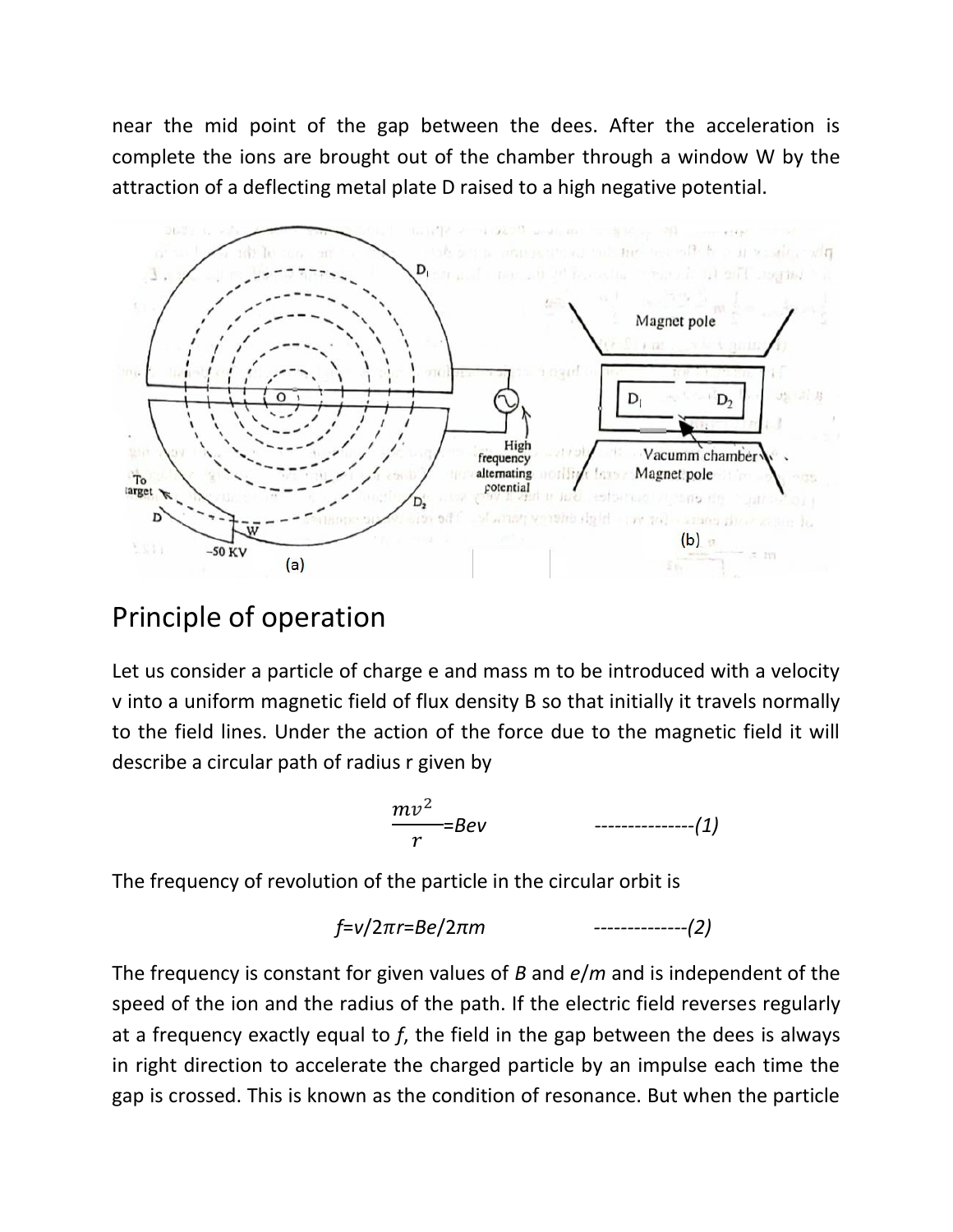is inside the dees, it is in field free region and it describes a circular path of constant radius with uniform speed. As it crosses the gap between the dees it gets a kick and becomes accelerated and moves to semicircular path of larger radius given by

*r*=*mv*/*Be ----------------(3)*

Consequently the charged particle describes spiral of increasing radius. As it reaches the pheriphery it is deflected out due to attraction of the deflector and comes out of the window to strike the target. The final energy attained by the ion when it reaches the outermost path in the dees,

$$
E_{\text{max}} = \frac{1}{2} m v^2_{\text{max}} = \frac{1}{2} m B^2 e^2 r^2_{\text{max}} / m^2 = \frac{1}{2} B^2 e^2 r^2_{\text{max}} / m \text{ ---} (4)
$$

### Putting  $r = r_{\text{max}}$  in equation (3)

The acceleration of an ion to high energies therefore demands a high magnetic flux density *B* and a large final radius *r*max.

#### Limitations

As stated previously this device can accelerate protons, deuterons,  $\alpha$ -particles to very high energies of the order of several million electron volts. If does not require excessive high voltage for producing high energy particles. But it has a very serious limitation arising from relativistic variation of mass with energy for very high energy particles. The relativistic equation

$$
m = m_0 / \sqrt{1 - v^2/c^2}
$$
 (5)

when used in equation (2)

*f* = *e*/*m* \* *Bc*<sup>2</sup> /2π *c* <sup>2</sup> = ½π \* *Bec*<sup>2</sup> /(*m*<sup>0</sup> + *Ek*) ---------(6)

where  $m_0$  is the rest mass of the particle and  $E_k$  its kinetic energy when the velocity is *v*.

Thus as the speed of the particle increases, *f* decreases and the spiraling particle lags in phase behind the accelerating voltage. Hence the acceleration stop. The relativistic mass increase with velocity thus limits the maximum energy